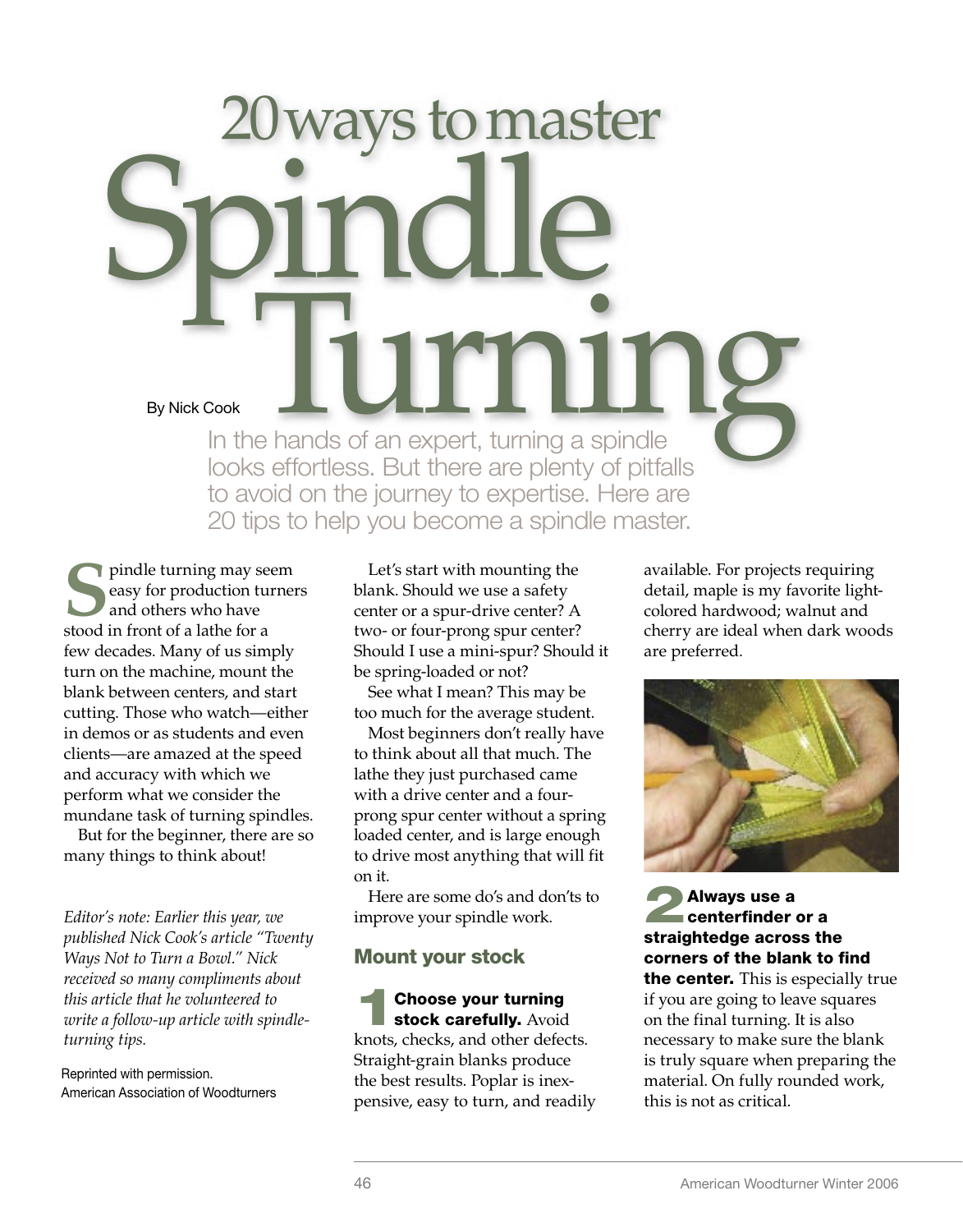3Never mount the blank with the lathe running. It is dangerous and can cause you harm. Don't do that!



Never drive the blank onto the spur center while it is mounted in the spindle. This can damage the Morse taper and stress the lathe bearings.



#### 5Never drive the spur center into the blank with a steel-faced hammer.

This will damage the Morse taper, preventing it from fitting properly. Always drive the spur with a wooden mallet, dead blow, or other soft-faced hammer.

**6**Never apply excessive<br>pressure on the blank<br>with the tailateak filid the with the tailstock. Slide the tailstock forward, lock it in place, and run the live center into the end of the blank. Be sure to lock the quill in place once you've snugged up the tail center. At the tailstock, use a good-quality live or ball bearing center; one with interchangeable tips to accommodate different applications is worth the extra expense. A cup-shaped tip on the live center will be less likely to split smaller blanks.

#### Tool-rest tips



7Maintain your tool rest. All turning tools are harder steel than the tool rest. Nicks and dings in the tool rest will be reflected in the workpiece. Use a mill file to keep the tool rest smooth. Some turners even wax the tool rest with paraffin (sometimes called canning wax).

Popular drive centers





**8Position the tool rest**<br> **parallel to the blank and** as close as possible— $\frac{1}{4}$ " is adequate clearance. Be sure to lock the tool rest to the support and the support to the lathe bed. Always rotate the workpiece by hand before turning on the machine. No matter how many times you have seen it done in demos, never move the tool rest with the machine running. Always move the tool rest closer after removing the corners from the blank—excessive overhang of the tool will cause chatter.

Popular tailstock centers

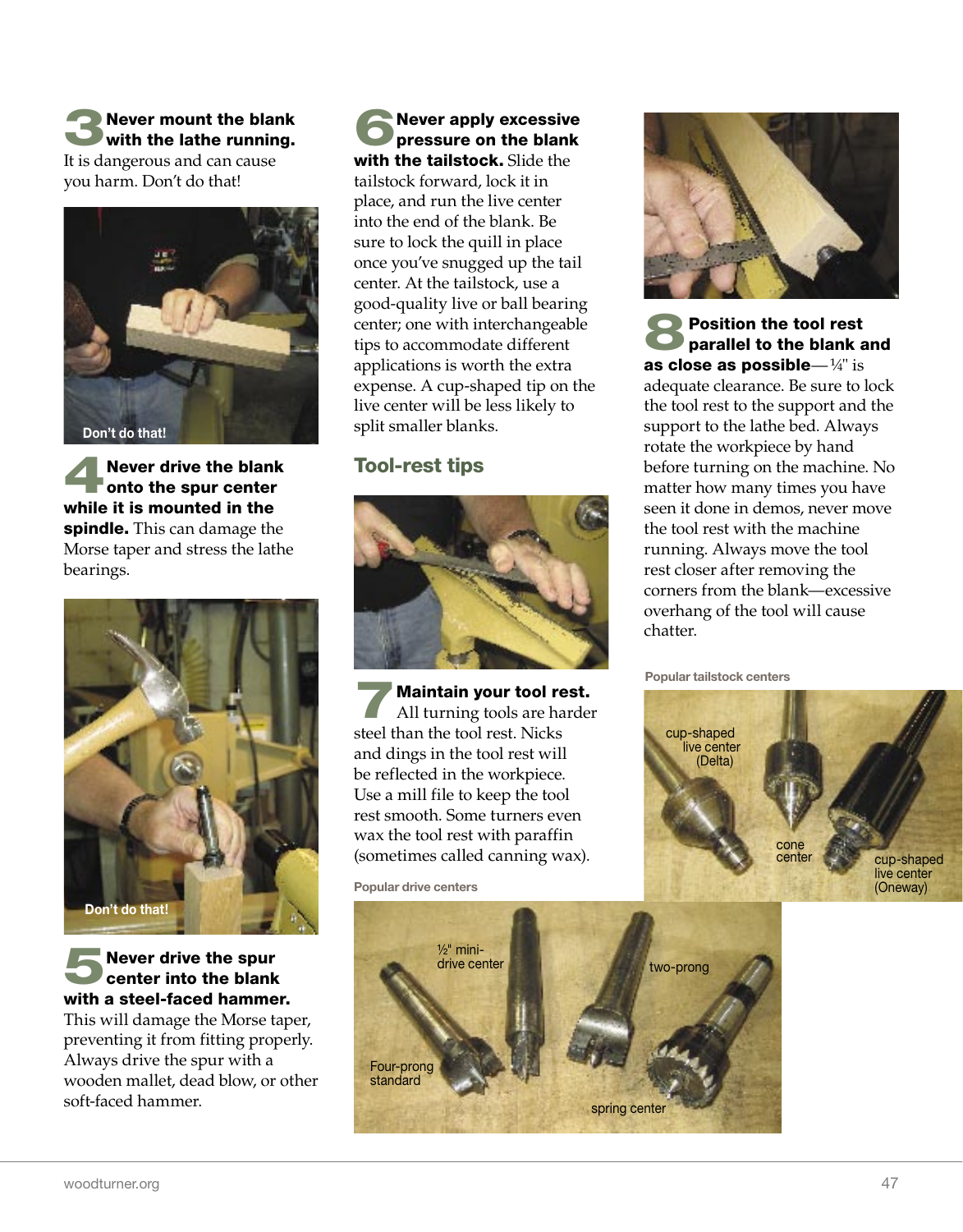

**9**Adjust the height of the tool rest to match the tool vou are using. You should cut above center for most lathe tools. If you switch from a thick tool (like a spindle roughing gouge) to a thinner tool (like a skew) you will need to raise the tool rest.

# Turning tips



Always cut downhill, from large diameter to small diameter on spindles. Attempting to cut uphill on some woods will produce disastrous results—expect a lot of catches.



**11 Never work with<br>
dull turning tools.** If in doubt, sharpen the tool. The skew in particular needs to be razor sharp. Honing is required to maintain the edge of the skew; other tools may be used straight off the grinding wheel. Sharpening jigs or fixtures will ensure that you get a consistent bevel angle on your tools. (See *page 32* for details.)



**12**Never turn on the checking the speed. Step pulleys are easy to check visually. Variable-speed lathes that utilize an adjustable pulley system do not allow you to change the speed without the machine running. Turn on the lathe before mounting the blank, adjust the speed, then turn it off and mount the workpiece. Some of the electronic

lathes are equipped with digital readouts so you can see the RPM as you make adjustments.

Here are speed guidelines (wood species and experience are key variables): For 1"- to 3"-diameter stock, I recommend roughing out at 1,200 rpm and moving up to 2,000 rpm for finishing cuts. For stock 5" in diameter or larger, rough out at 800; finish at 1,500.

13Use your body—not just your hands—as you move the tool along the tool rest. This will provide more support and better control.



**When turning** furniture parts or **architectural elements** with square ends or pommels, make sure your blanks start out perfectly square. It is also critical that you accurately locate the centers on this type of work.